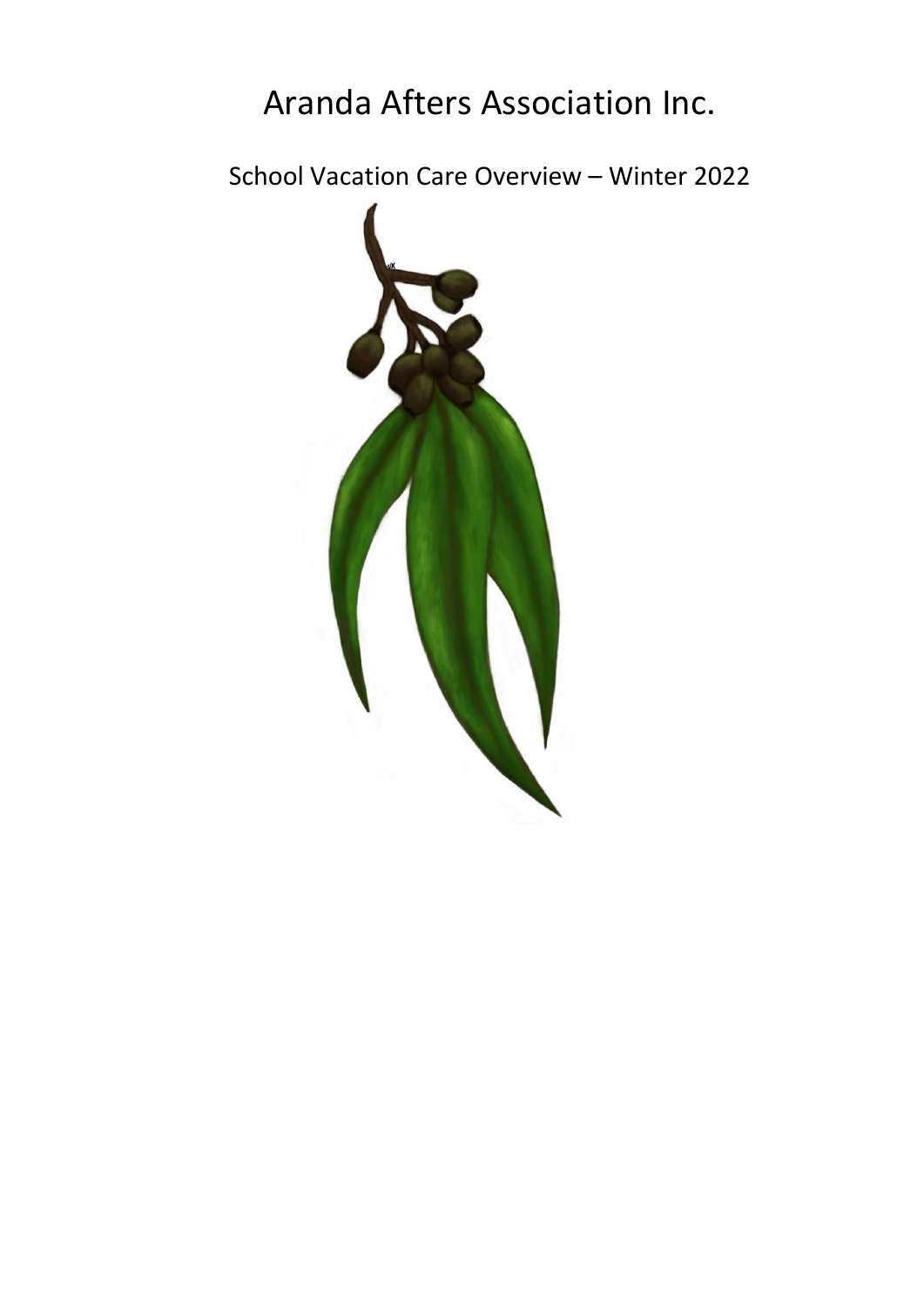## **Introduction**

Dear Families,

The upcoming Aranda Afters School Vacation Care (SVC) program will commence on **Monday 4 th July 2022** and conclude on **Friday 15 th July 2022.** 

This document outlines the educational, cultural, and social outcomes of our planned activities as prescribed by the National Quality Framework [NQF] and the My Time, Our Place [MTOP] Framework.

The program for each day includes supporting activities that will operate in conjunction with the main programmed events or activities described in this overview. These include, but are not limited to:

- Construction activities with a wide range of versatility;
- Dramatic play and interaction;
- Music and dance:
- Art activities;
- Sporting activities;
- Quiet reading and relaxation areas;
- Board games:
- Science activities; and
- A range of other social interaction-based activities designed to keep children entertained, active and productively engaged.

The activities and excursions organised include responses to parent's and children's feedback and ideas, which we strive to incorporate as much as possible into our program. We gathered information from children's ideas during the After School Care (ASC) Programs of Terms 1 & 2 as well as throughout the Spring and Summer School Vacation Care (SVC) Programs. This information was collated and analysed by the Afters team to achieve the most rounded vacation program possible in relation to the NQF and MTOP standards.

Aranda Afters Association Inc. engages in a variety of excursions and trips away from the centre as part of our School Vacation Care program and as such we use Deane Transportation for all our travel needs. This is a tried and trusted company that has supplied Aranda Afters in the past. Deane Transportation can be contacted on (02) 6297 1102 or by emailing [info@deanetransport.com.au.](mailto:info@deanetransport.com.au)

As part of excursion and incursion regulations for supervision, Aranda Afters' School Vacation Care must comply with legal ratios which dictate how many staff we must have rostered on to work per number of children. This ratio is:

| $Excursions =$                       | 1 Staff: 8 Children  |
|--------------------------------------|----------------------|
| Incursions / While at the Centre $=$ | 1 Staff: 11 Children |
| Water Based Excursions =             | 1 Staff : 5 Children |

All these ratios are taken into consideration when planning and programming for Vacation Care but if you have any concerns please contact the Aranda Afters Office on 02 6205 5985 or by emailin[g admin@arandaafters.com.](mailto:admin@arandaafters.com)

## **Following is an outline of the main activities planned for each day of the 2022 Winter School Vacation Care Program at Aranda Afters.**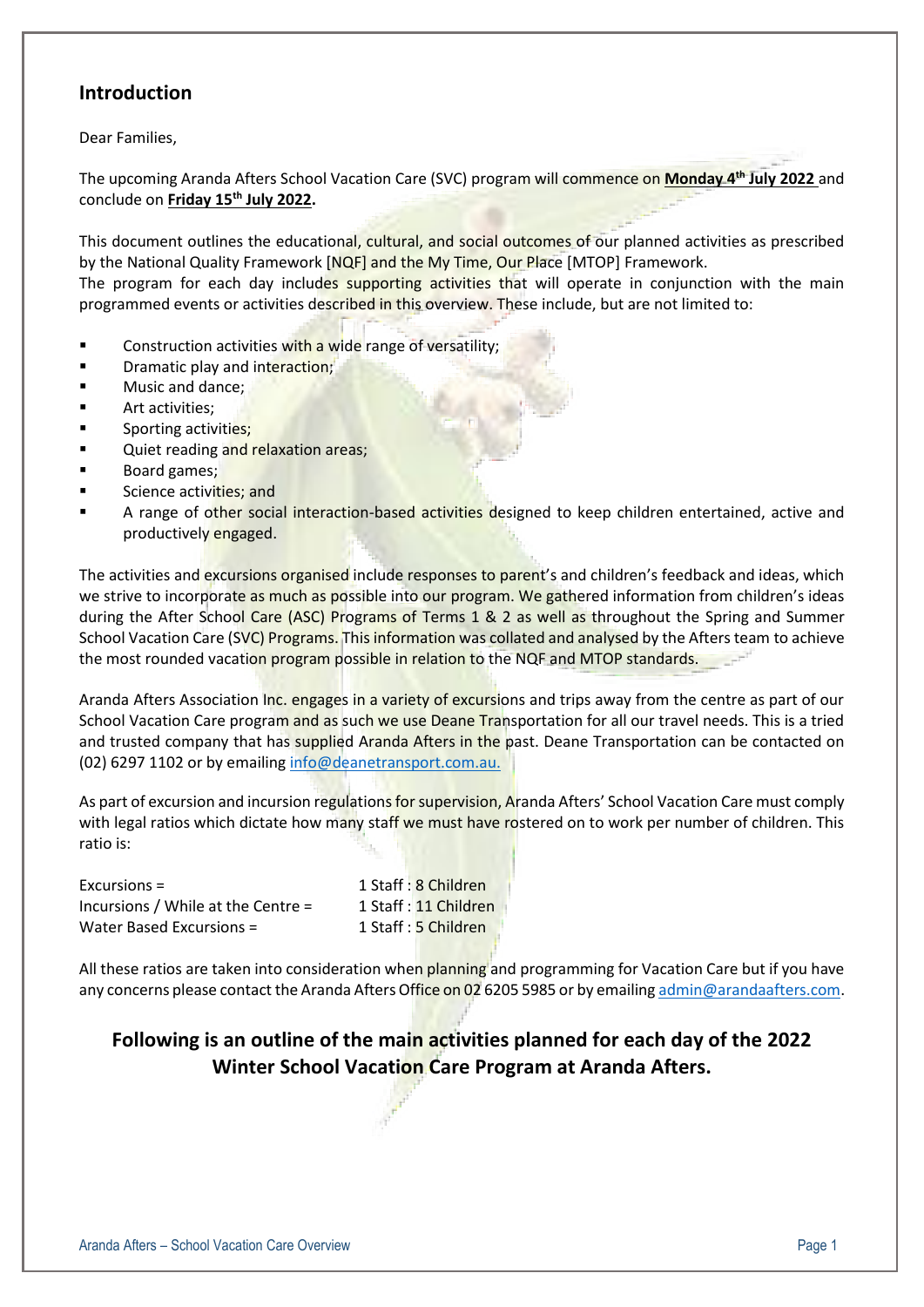## **WEEK 1**

#### **Monday July 4th, 2022 – Questacon + Colour Run**

To start off our Winter program we will be travelling via bus to Canberra's famous science museum, Questacon, in the morning, for a self-guided tour of the venue. The kids will be able to explore all the different exhibits and enjoy a fun and educational experience. In the afternoon we will be having a colour run/ colour war on the school oval, children will need to have a plain white T-Shirt with them, it will get messy!

**Excursion Location:** King Edward Terrace, Parkes ACT 2600

**Activity Details:** Activity 1 Beginning: 9:30am – children must be at the service by **9:00am.**

Activity 2 Ending: 3:30pm

#### **Tuesday July 5th , 2022 – Netball Workshop + MasterChef**

We will be beginning Tuesday with a visit from Netball ACT, who will run an interactive Netball skills workshop with the kids on the service basketball court, all skill levels welcome. After lunch we're putting on our chefs' hats and testing out our cooking skills for our always popular, MasterChef Competition! Children will be split into teams and judged by educators on their cooking, cleaning and teamwork abilities, prizes are to be won. **Activity Details:** Activity 1 Beginning: 9:30am – Children must be at the service by **9:00am.**

Activity 2 Ending: 4:00pm

#### **Wednesday July 6th , 2022 – Board Games + Bloc Haus**

Our first activity of the day will be board games incursion run by one of our talented educators, Matt. The children will learn new board game skills. After lunch, we will be travelling via bus to the indoor bouldering centre, Bloc Haus, in Fyshwick. The children will get be in the under 12's section, designed for young people. With the help of educators and venue staff, the children will get to try climbing the walls.

**Excursion Location:** 2, 2/1 Dairy Rd, Fyshwick ACT 2609

**Activity Details:** Activity 1 Beginning: 10:00am Children will need to be at the service by **9:30am** Returning: 4:00pm

### **Thursday July 7th , 2022 – Fun Fair + Indigenous Bushwalk**

We will begin our Thursday with an Afters mini fun fair. Children will get into groups and run fairground stalls, including face paint and temporary tattoos. In the afternoon we will be celebrating NAIDOC week with an bushwalk around Aranda, to explore and learn about the Indigenous history of the suburb.

**Activity Details:** Beginning: 10:00am – Children must be at the service by **9:30am.**

Ending: 3:30pm

#### **Friday July 8th , 2022 – Giant Games on the Oval + The National Arboretum**

To finish off the first week of the Winter Program, we will be spending the morning playing giant games on the Aranda oval, as well as bringing down a few picnic blankets for the kids to eat their lunch on. In the afternoon, we are travelling via bus to the National Arboretum to participate in a bush tucker workshop for NAIDOC Week. We will also have access to the POD playground in between the workshop sessions.

**Excursion Location:** National Arboretum, Forest Dr, Molonglo Valley ACT 2611

**Activity Details:** Activity 1 Beginning: 10:30am Children will need to be at the service by **10:00am** Returning: 4:00pm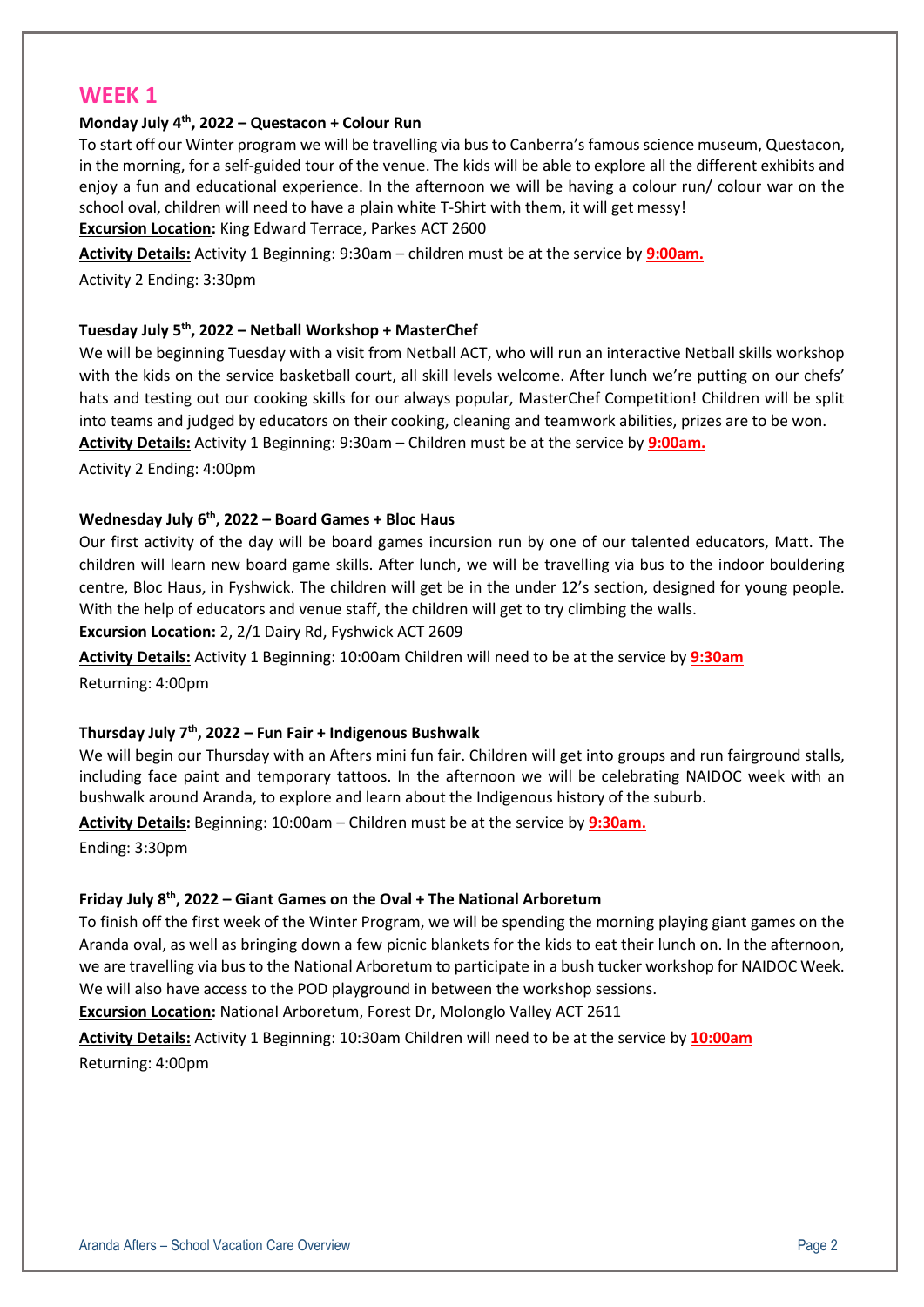## **WEEK 2**

#### **Monday July 11th, 2022 – National Gallery + Footsteps**

To begin the second week of the program, it is Pyjama Day! Children are encouraged to wear their cutest, cosiest (and warmest) PJ's, educators will be joining in as well! We will be spending the morning at the National Gallery of Australia, which we will travel to via bus. The children will be given an hour-long guided tour of the "Art in Focus" exhibition. We will then enjoy our lunch in the sculpture garden. In the afternoon, back at the service, we are welcoming Footsteps dance studio to do a dance workshop and disco! We will also be spending the day farewelling our amazing Program Supervisor Luc, who is sadly leaving the service. **Excursion Location:** Parkes Pl, Parkes ACT 2600

**Activity Details:** Activity 1 Beginning: 9:30am – children must be at the service by **9:00am**

Activity 2 Ending: 3:30pm

#### **Tuesday July 12th, 2022 – First Aid Training + Bike Ride**

We are beginning Tuesday with a visit from St Johns Ambulance service, who will be doing a kid friendly First Aid workshop. During this, the kids will learn what First Aid is, how to seek help in emergency situations, basic First Aid treatments and much more! After lunch, we are embarking on our always popular bike ride around Aranda. Children will be split into juniors and seniors to allow for skill level routes. Children must own and be confident in riding a bike to participate, there will be activities at the service for those who are unable to do so.

**Excursion Location:** Aranda Bushland, Aranda, ACT 2614

**Activity Details:** Activity 1 Beginning: 10:00am – children must be at the service by **9:30am.**

Activity 2 Ending: 3:30pm

#### **Wednesday July 13th , 2022 – Mini Olympics + Moncrieff Playground**

Today we are testing our competition and sports skills with an Afters run Mini Olympics, the kids will be put into teams and will complete a series of sports challenges. Medals are to be won! After a fun filled morning, we are travelling via bus to the huge Moncrieff Community Recreation Park. Where the children will eat their lunch and enjoy playing on the equipment, this includes rock climbing, swings, spinning tubes and slides.

**Excursion Location:** Bon Scott Cres, Moncrieff ACT 2914

**Activity Details:** Activity 1 Beginning: 10:00am - Children will need to be at the service by **9:30am.**

Activity 2 Ending: 3:30pm

#### **Thursday July 14 th , 2022 – LEGO Masters + Medieval History Show**

Our morning incursion is an Afters run LEGO Masters, the kids will be split into teams and asked to complete LEGO challenges, with prizes to be won for best design and teamwork. After lunch we are welcoming Fun Day Out to perform a Medieval History show, during which we will learn about Medieval times and have the opportunity to dress up!

**Incursion Details:** Activity 1 Beginning: 10:00am – Children must be at the service by **9:30am.**

Activity 2 Ending: 3:30pm

#### **Friday April 22nd , 2022 – John Knight Park + Hoyts**

We will be spending our final day of the Winter Program doing two excursions! Firstly, we will travel via bus to John Knight Memorial Park at Lake Ginninderra, where the children will spend the morning playing on the equipment. After eating our lunch at the park, we will make the short walk to Hoyts at Belconnen Mall, where we are watching the new film: *Minions Rise of Gru*. Children will be provided with popcorn and poppers whilst at the movies.

**Excursion Locations:** John Knight Memorial Park, Off Aikman Drive, Townsend Pl, Belconnen ACT 2617 + Hoyts Belconnen, Benjamin Way, Belconnen ACT 2617

**Activity Details:** Activity 1 Beginning: 9:30am – children must be at the service by **9:00am**. Activity 2 Ending: 4:00pm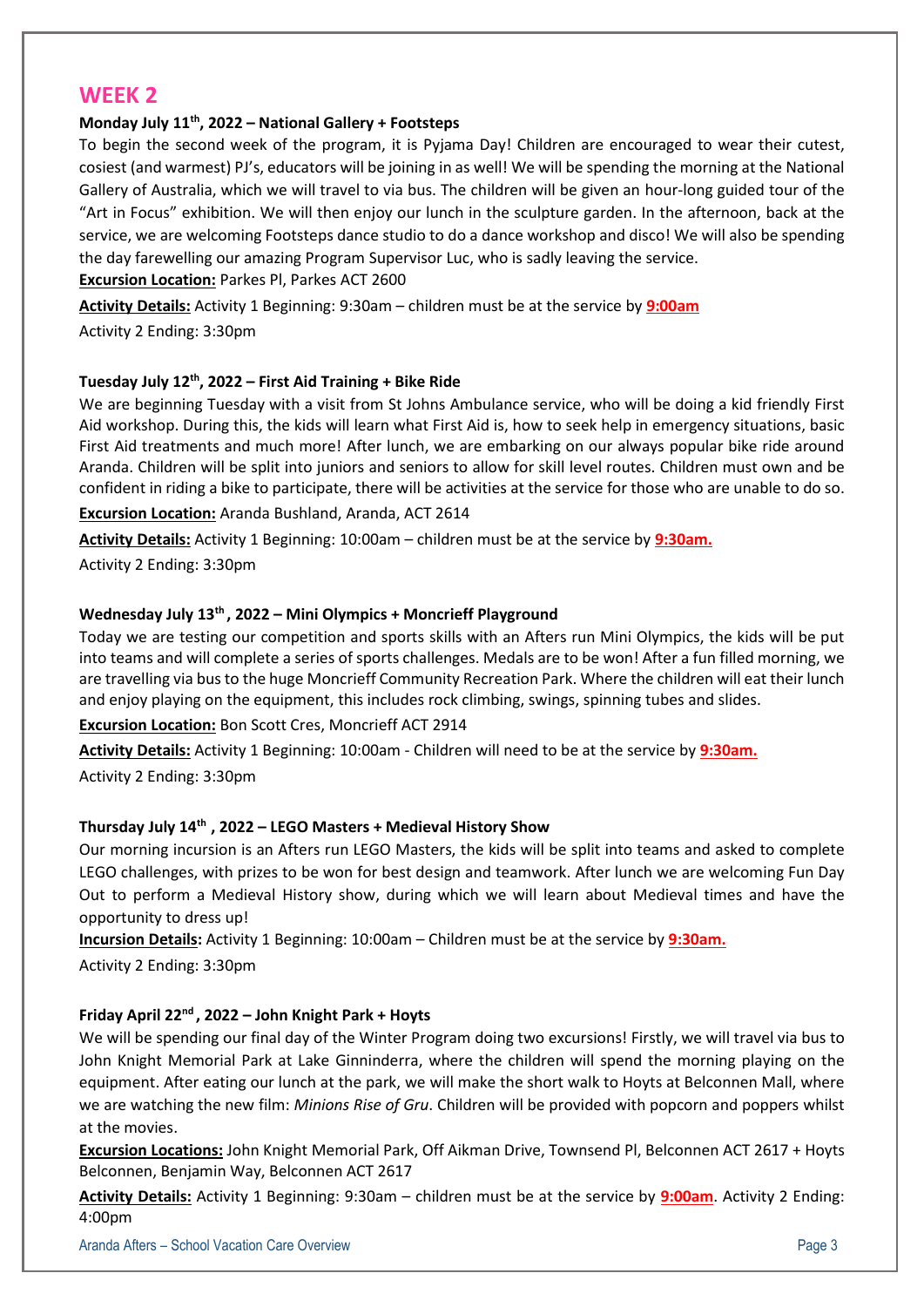## **Achievement of My Time Our Place [MTOP] Outcomes in the School Vacation Care Program**

In school age care settings educators collaborate with children to provide play and leisure opportunities that are meaningful to children and support their wellbeing, learning and development. The MTOP Framework is centred on the following three main elements:

■ Principles ■ Practice ■ Practice ■ Practice ■ Practice ■ Practice ■ Practice ■ Practice ■ Practice ■ Practice ■ Practice ■ Practice ■ Practice ■ Practice ■ Practice ■ Practice ■ Practice ■ Practice ■ Practice ■ Practice

School age care settings pay attention to the needs and interests of individual children within a context that promotes collaboration and active citizenship. Children in school age care settings have choice and control over their learning as they collaborate with educators to extend their life skills and develop dispositions towards citizenship.

Children's wellbeing, development and enrichment is achieved in different and equally meaningful ways. Their development is not always predictable and linear. Our educators plan and collaborate with children and with the following Outcomes in mind.

The following Outcomes demonstrate how the three elements of the MTOP Framework combine to guide program decision-making and assessment to promote children's opportunities for *belonging, being and becoming*.

#### **Outcome 1: Children have a strong sense of identity**

- 1.1 Children feel safe, secure and supported
- 1.2 Children develop autonomy, inter-dependence, resilience and sense of agency
- 1.3 Children develop knowledgeable and confident self-identities
- 1.4 Children learn to interact in relation to others with care, empathy and respect

#### **Outcome 2: Children are connected with and contribute to their world**

- 2.1 Children develop a sense of belonging to groups and communities and an understanding of reciprocal rights and responsibilities necessary for active community participation
- 2.2 Children respond to diversity with respect
- 2.3 Children become aware of fairness
- 2.4 Children become socially responsible and show respect for the environment

#### **Outcome 3: Children have a strong sense of wellbeing**

- 3.1 Children become strong in their social and emotional wellbeing
- 3.2 Children take increasing responsibility for their own health and wellbeing

#### **Outcome 4: Children are confident and involved learners**

- 4.1 Children Develop dispositions such as curiosity, cooperation, confidence, creativity, commitment, enthusiasm, persistence, imagination and reflexivity
- 4.2 Children use a range of skills and processes such as problem solving, inquiry, experimentation, hypothesising, research and investigation
- 4.3 Children transfer and adapt what they have learnt from one context to another
- 4.4 Children resource their own learning through connection with people, places, technologies and natural and processed materials

#### **Outcome 5: Children are effective communicators**

- 5.1 Children Interact verbally and non-verbally with others for a range of purposes
- 5.2 Children engage with a range of texts and gain meaning from these texts
- 5.3 Children collaborate with others, express ideas and make meaning through a range of media and communication technologies